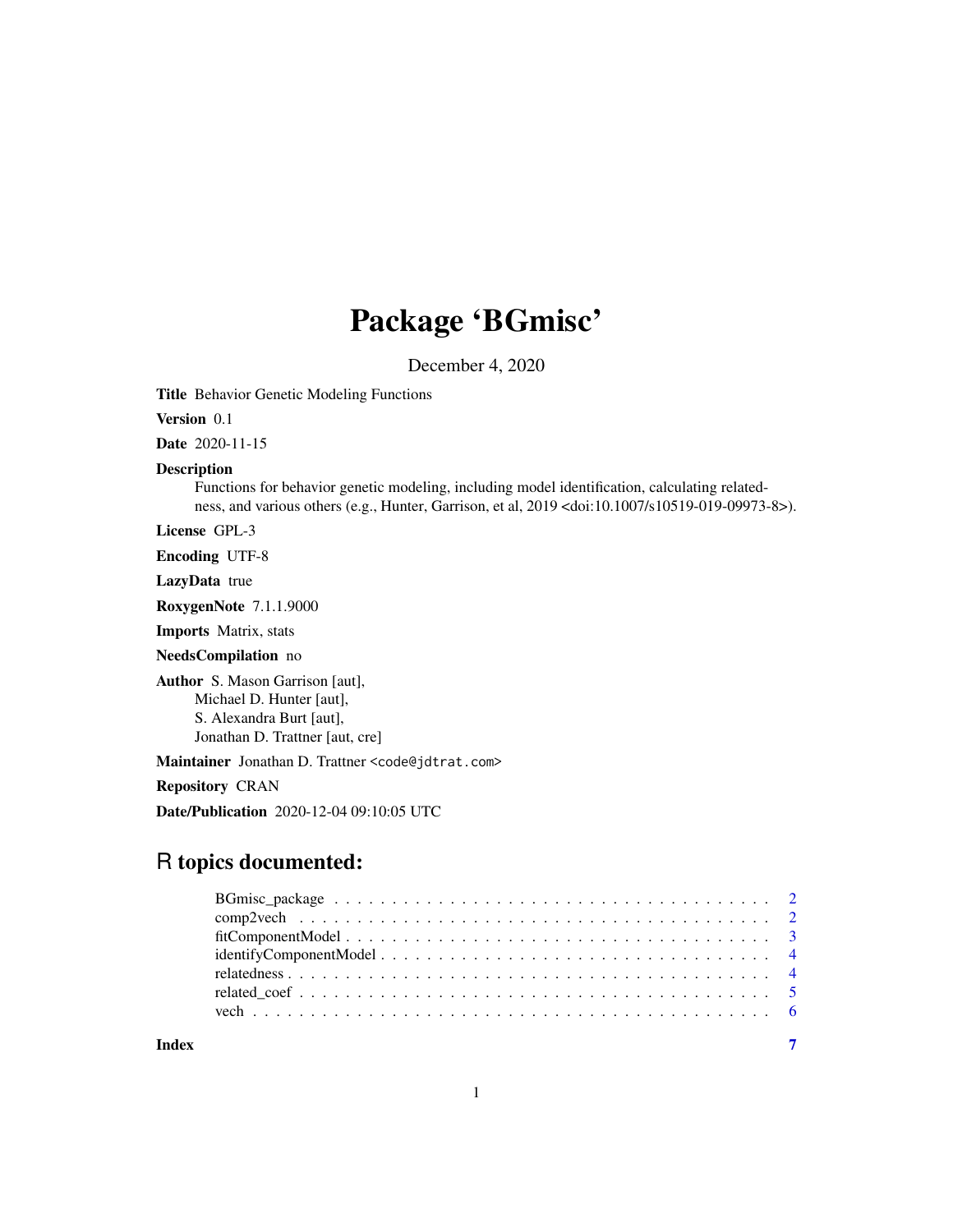# Description

This collection contains functions for behavior genetic modeling. These functions include model identification, calculating relatedness, and various others (e.g. Hunter, Garrison, et al, 2019 <doi:10.1007/s10519- 019-09973-8>).

#### Author(s)

S. Mason Garrison, Michael D. Hunter, S. Alexandra Burt, and Jonathan D. Trattner

| comp2vech |               |  | Turn a variance component relatedness matrix into its half- |  |  |
|-----------|---------------|--|-------------------------------------------------------------|--|--|
|           | vectorization |  |                                                             |  |  |

#### Description

Turn a variance component relatedness matrix into its half-vectorization

#### Usage

```
comp2vech(x, include.zeros = FALSE)
```
#### Arguments

| $\boldsymbol{\mathsf{x}}$ | relatedness component matrix               |
|---------------------------|--------------------------------------------|
| include.zeros             | logical. Whether to include all-zero rows. |

# Details

This is a wrapper around the vech function for producing the half-vectorization of a matrix. The extension here is to allow for blockwise matrices.

#### Examples

```
comp2vech(list(matrix(c(1, .5, .5, 1), 2, 2), matrix(1, 2, 2)))
```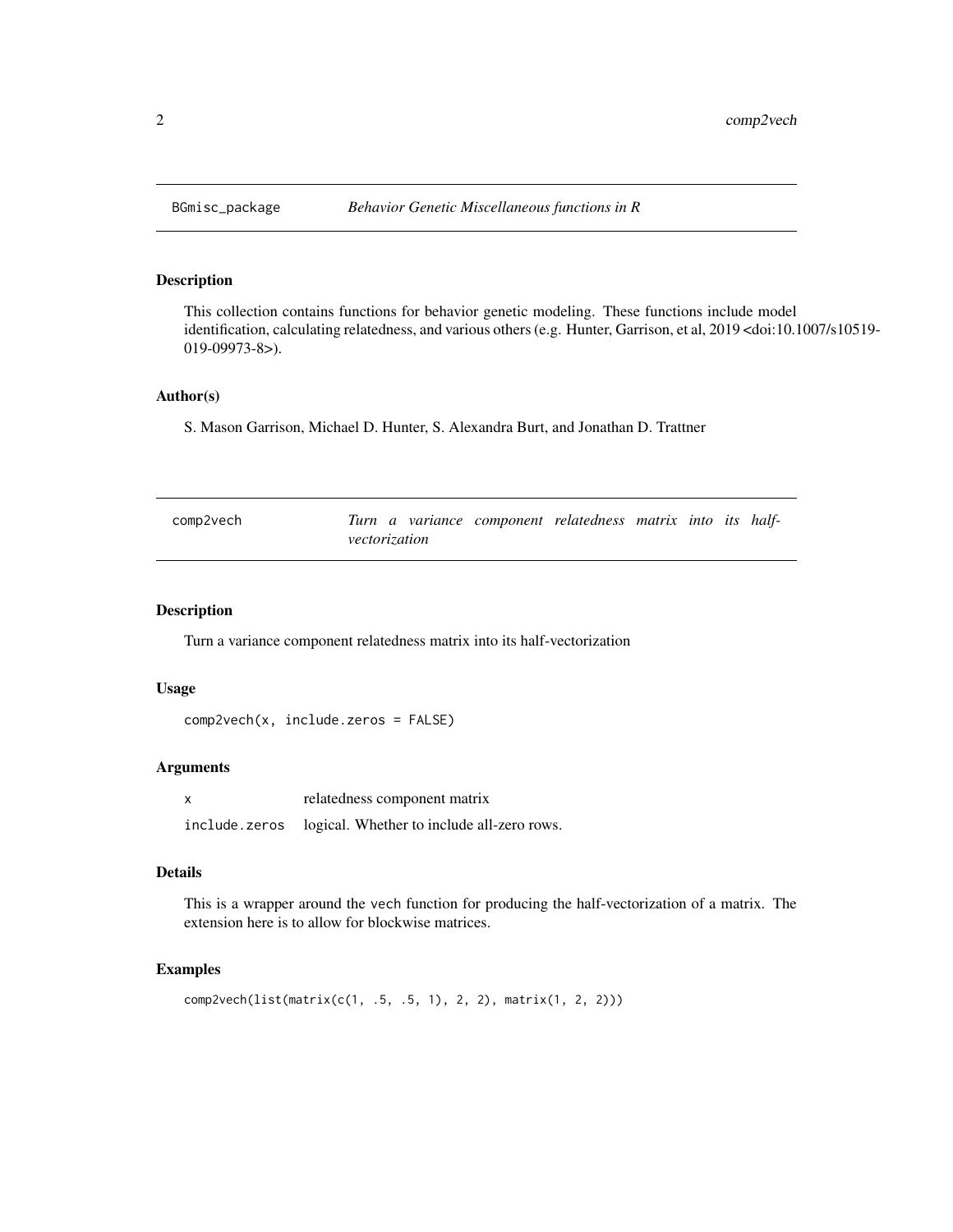<span id="page-2-0"></span>fitComponentModel *Fit the estimated variance components of a model to covariance data*

#### Description

Fit the estimated variance components of a model to covariance data

#### Usage

fitComponentModel(covmat, ...)

#### Arguments

| covmat   | the covariance matrix of the raw data, possibly blockwise. |
|----------|------------------------------------------------------------|
| $\cdots$ | Comma-separated relatedness component matrices.            |

#### Details

Returns a regression (linear model fitted with lm). The coefficients of the regression are the estimated variance components.

# Examples

```
## Not run:
# install.packages("OpenMX")
data(twinData, package = "OpenMx")
sellVars <- c("ht1", "ht2")
mzData <- subset(twinData, zyg %in% c(1), c(selVars, 'zyg'))
dzData <- subset(twinData, zyg %in% c(3), c(selVars, 'zyg'))
fitComponentModel(
covmat = list(cov(mzData[,selVars], use = "pair"), cov(dzData[,selVars], use = "pair")),
A = list(maxrix(1, nrow = 2, ncol = 2), matrix(c(1, 0.5, 0.5, 1), nrow = 2, ncol = 2)),C = list(matrix(1, nrow = 2, ncol = 2), matrix(1, nrow = 2, ncol = 2)),E = list(diag(1, nrow = 2), diag(1, nrow = 2)))
```
## End(Not run)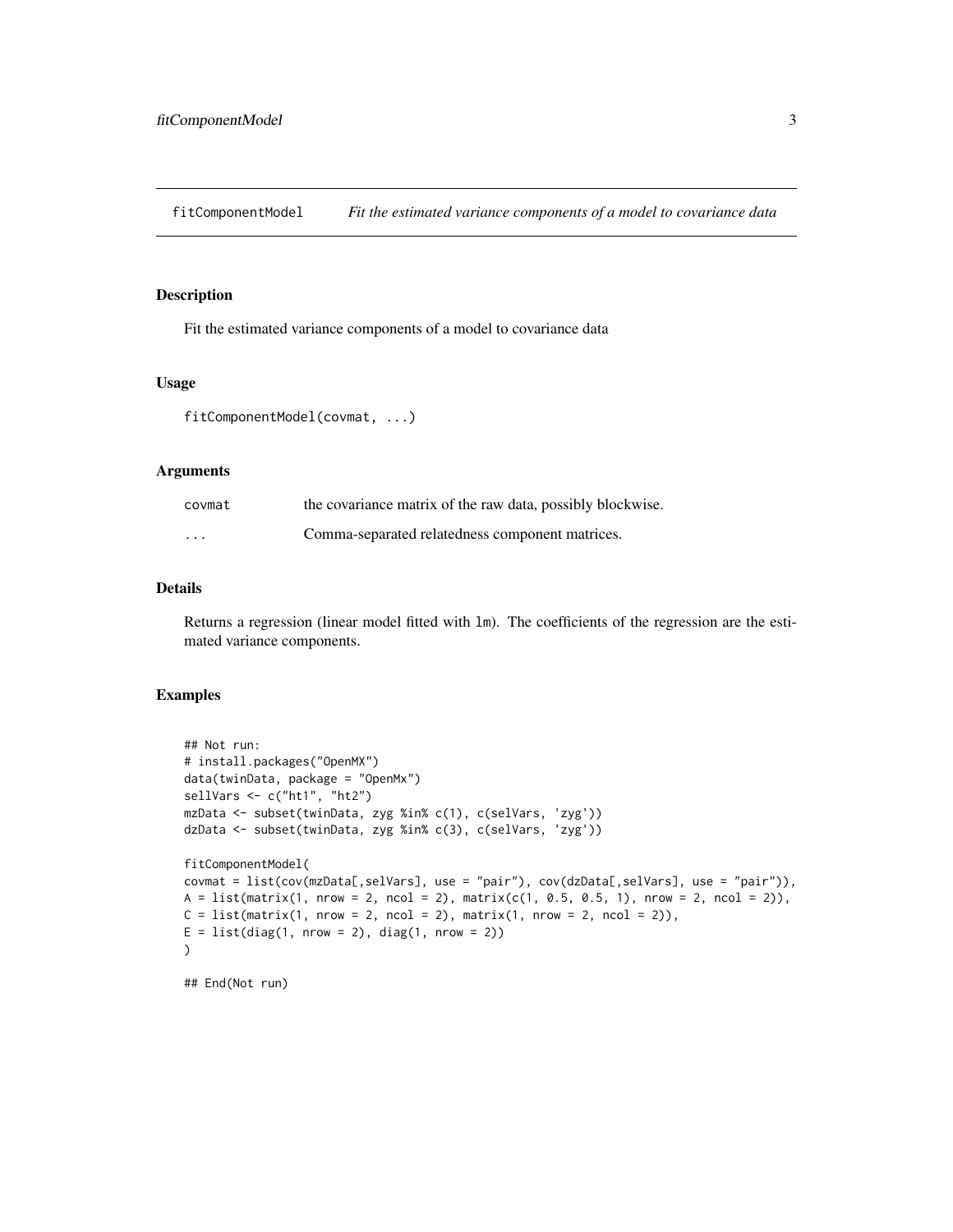```
identifyComponentModel
```
*Determine if a variance components model is identified*

#### Description

Determine if a variance components model is identified

#### Usage

```
identifyComponentModel(..., silent = FALSE)
```
#### Arguments

| $\cdots$ | Comma-separated relatedness component matrices.          |
|----------|----------------------------------------------------------|
| silent   | logical. Whether to print messages about identification. |

# Details

Returns of list of length 2. The first element is a single logical value: TRUE if the model is identified, FALSE otherwise. The second list element is the vector of non-identified parameters. For instance, a model might have 5 components with 3 of them identified and 2 of them not. The second list element will give the names of the components that are not simultaneously identified.

#### Examples

```
identifyComponentModel(A=list(matrix(1, 2, 2)), C=list(matrix(1, 2, 2)), E= diag(1, 2))
```

```
relatedness Estimate Relatedness based on Observed Correlation
```
#### Description

Estimate Relatedness based on Observed Correlation

#### Usage

```
relatedness(cor_obs, ace_A = 0.9, ace_C = 0, shared_c = 0)
```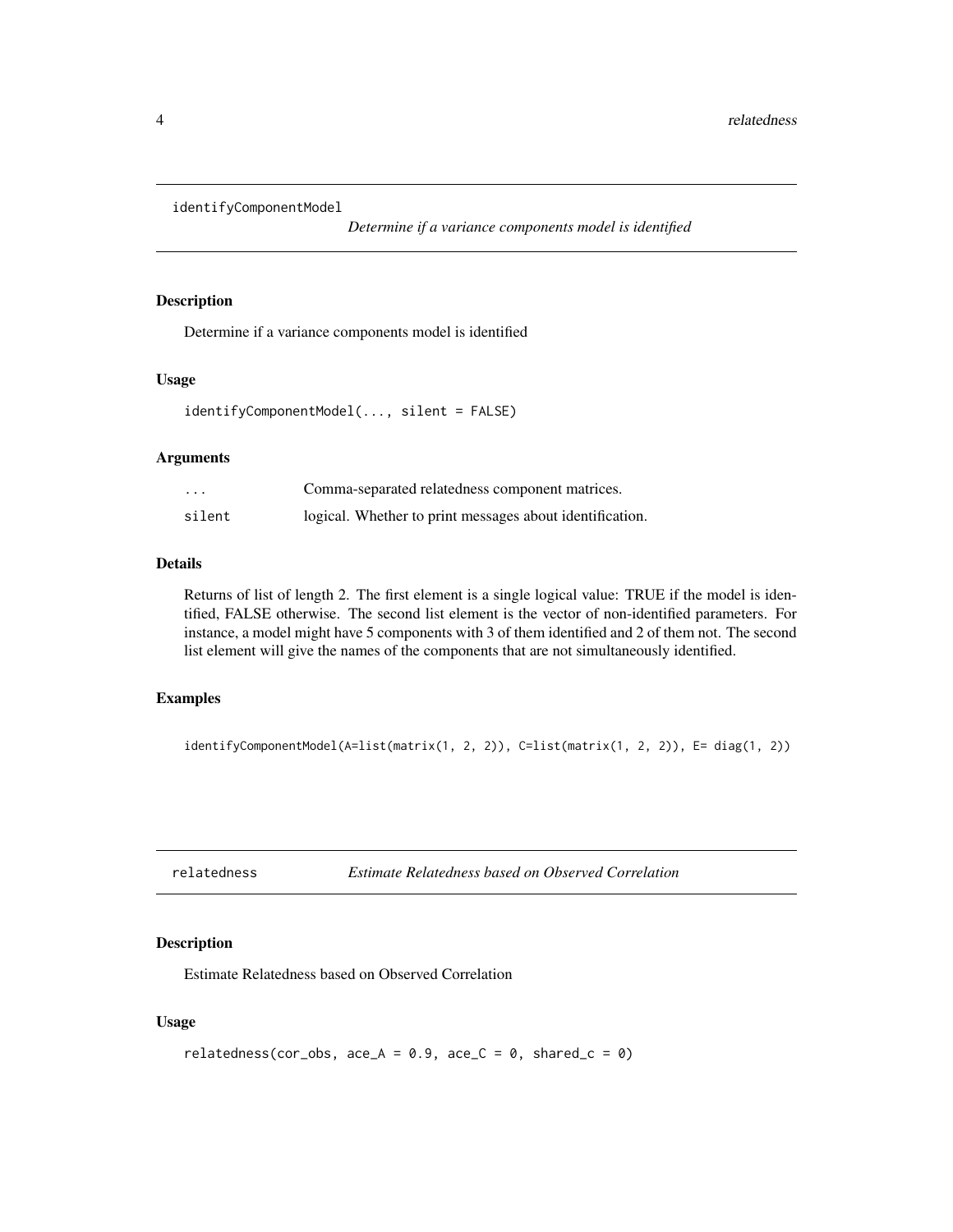# <span id="page-4-0"></span>related\_coef 5

#### Arguments

| cor_obs  | <b>Observed Correlation</b>                                          |
|----------|----------------------------------------------------------------------|
| ace A    | proportion of variance attributable to additive genetic variance     |
| ace C    | proportion of variance attributable to shared environmental variance |
| shared_c | proportion of shared environment shared. Typically takes zero or 1.  |

#### Value

estimated relatedness Coefficient est\_r

#### Examples

```
# Using the ACE framework, we can estimate the relatedness between two
# individuals based on the observed correlation between their additive genetic
# variance, shared environmental variance, and proportion of shared environment.
relatedness(cor_obs = 0.5, ace_A = 0.9, ace_C = 0, shared_c = 0)
```
related\_coef *Relatedness Coefficient Calculation*

#### Description

Relatedness Coefficient Calculation based on Wright (1922)

## Usage

```
related_coef(generations = 2, path = NULL, full = TRUE)
```
# Arguments

| generations | Specifies the number of generations back of common ancestors the pair share                                                |
|-------------|----------------------------------------------------------------------------------------------------------------------------|
| path        | A Traditional method to count common ancestry, which is 2 times the number<br>of generations removed from common ancestors |
| ful11       | Full or half kin. Do the kin share both parents at the common ancestor's gener-<br>ation?                                  |

# Details

 $r_{bc} = \sum_{n=1}^{\infty} \left(\frac{1}{2}\right)^{n+n'+1} (1+f_a)$  where the relatedness coefficient between two people (b & c) is defined in relation to their common ancestors.

#### Value

Relatedness Coefficient coef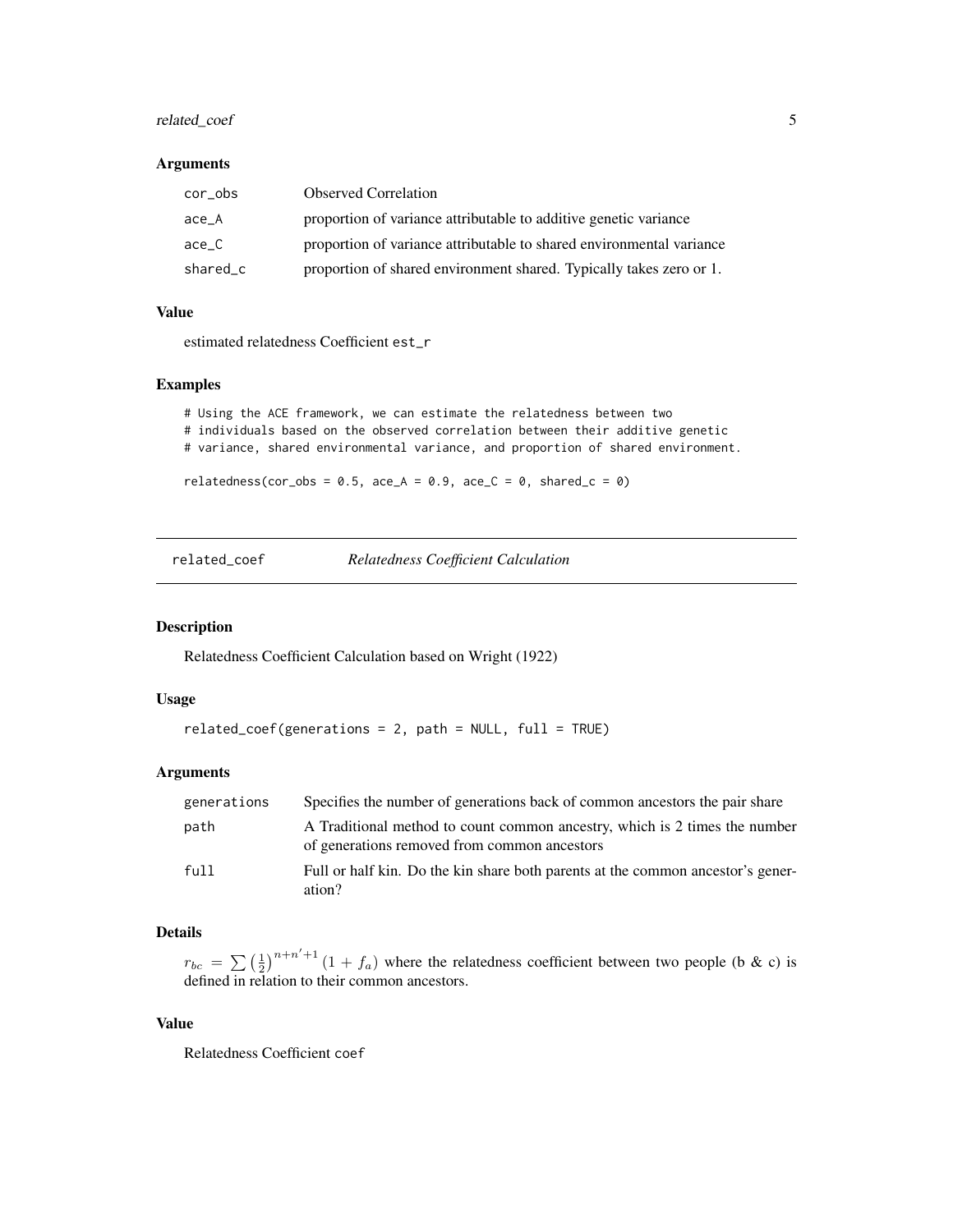```
# For two full siblings, we would expect a relatedness of 0.5. Using the
# default method to count common ancestry, and looking back one generation
# (i.e. towards the full siblings' parents), we get a relatedness coefficient
# of 0.5:
related_coef(generations = 1, path = NULL, full = TRUE)
# Similarly, for half siblings, we would expect a relatedness coefficient of 0.25:
related\_coeff( generations = 1, path = NULL, full = FALSE)
```
vech *Create the half-vectorization of a matrix*

# Description

Create the half-vectorization of a matrix

#### Usage

vech(x)

# Arguments

x a matrix, the half-vectorization of which is desired

# Details

Returns the vector of the lower triangle of a matrix, including the diagonal. The upper triangle is ignored with no checking that the provided matrix is symmetric.

#### Examples

 $vech(matrix(c(1, 0.5, 0.5, 1), nrow = 2, ncol = 2))$